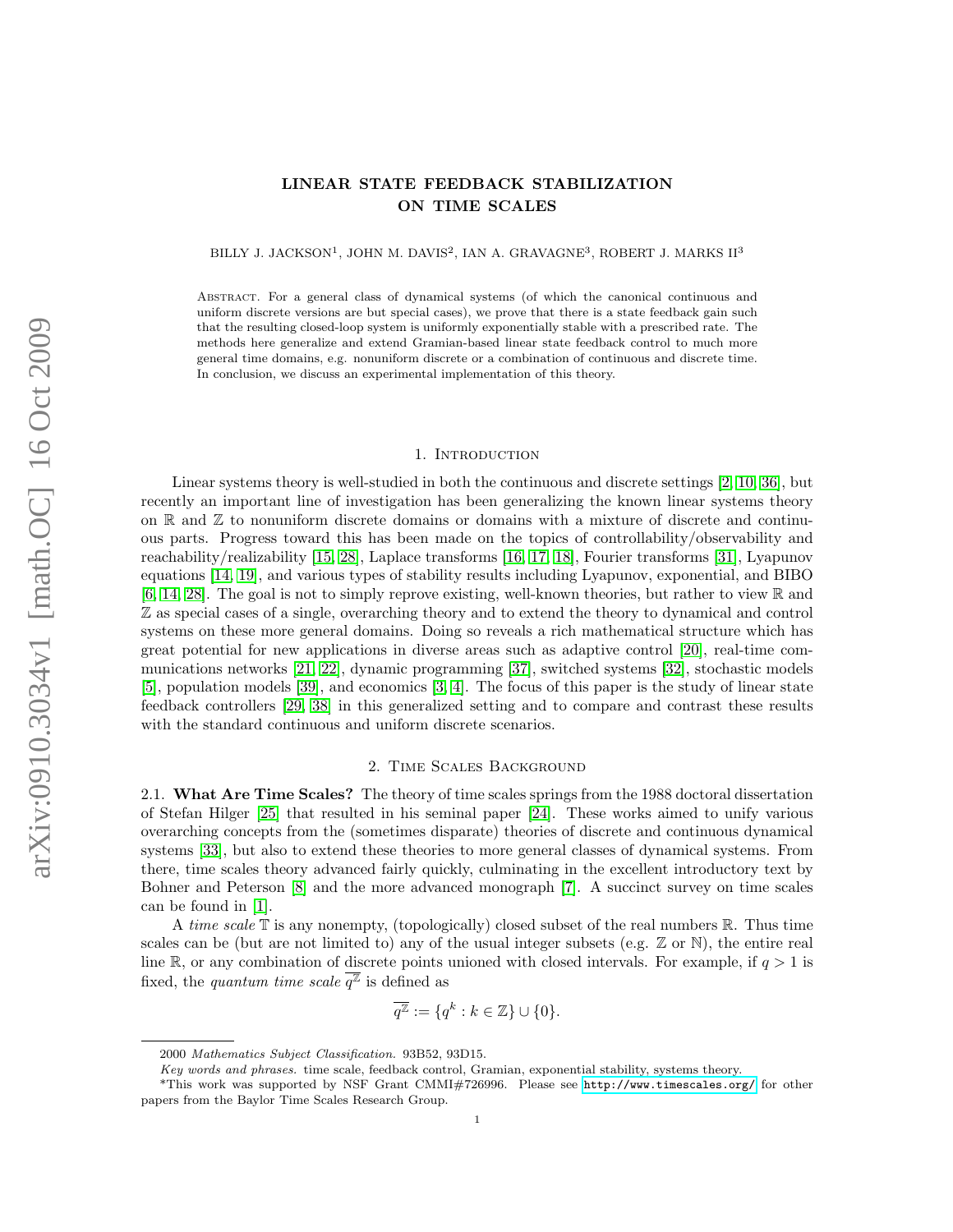|                                        | continuous                                               | (uniform) discrete             | time scale                                             |
|----------------------------------------|----------------------------------------------------------|--------------------------------|--------------------------------------------------------|
| domain                                 | $\mathbb R$                                              | $\mathbb{Z}$                   | $\mathbb{T}$                                           |
|                                        |                                                          |                                |                                                        |
| forward<br>jump                        | $\sigma(t) \equiv t$                                     | $\sigma(t) \equiv t+1$         | $\sigma(t)$ varies                                     |
| step size                              | $\mu(t) \equiv 0$                                        | $\mu(t) \equiv 1$              | $\mu(t)$ varies                                        |
| differential<br>operator               | $\dot{x}(t):=\lim_{h\rightarrow 0}\frac{x(t+h)-x(t)}{h}$ | $\Delta x(t) := x(t+1) - x(t)$ | $x^{\Delta}(t) := \frac{x(t + \mu(t)) - x(t)}{\mu(t)}$ |
| canonical<br>equation                  | $\dot{x}(t) = Ax(t)$                                     | $\Delta x(t) = Ax(t)$          | $x^{\Delta}(t) = Ax(t)$                                |
| LTI stability<br>region in $\mathbb C$ |                                                          |                                |                                                        |

<span id="page-1-1"></span>TABLE 1. Canonical time scales compared to the general case.

The quantum time scale appears throughout the mathematical physics literature, where the dynamical systems of interest are the  $q$ -difference equations [\[9,](#page-13-25) [11,](#page-13-26) [13\]](#page-13-27). Another interesting example is the pulse time scale  $\mathbb{P}_{a,b}$  formed by a union of closed intervals each of length a and gap b:

$$
\mathbb{P}_{a,b} := \bigcup_k \left[ k(a+b), k(a+b) + a \right].
$$

This time scale is used to study duty cycles of various waveforms. Other examples of interesting time scales include any collection of discrete points sampled from a probability distribution, any sequence of partial sums from a series with positive terms, or even the infamous Cantor set.

The bulk of engineering systems theory to date rests on two time scales,  $\mathbb R$  and  $\mathbb Z$  (or more generally  $h\mathbb{Z}$ , meaning discrete points separated by distance h). However, there are occasions when necessity or convenience dictates the use of an alternate time scale. The question of how to approach the study of dynamical systems on time scales then becomes relevant, and in fact the majority of research on time scales so far has focused on expanding and generalizing the vast suite of tools available to the differential and difference equation theorist. We now briefly outline the portions of the time scales theory that are needed for this paper to be as self-contained as is practically possible.

2.2. The Time Scales Calculus. We now review the time scales calculus needed for the remainder of the paper.

The forward jump operator is given by  $\sigma(t) := \inf_{s \in \mathbb{T}} \{s > t\}$ , while the backward jump operator is  $\rho(t) := \sup_{s \in \mathbb{T}} \{s < t\}.$  The graininess function  $\mu(t)$  is given by  $\mu(t) := \sigma(t) - t.$ 

A point  $t \in \mathbb{T}$  is right-scattered if  $\sigma(t) > t$  and right dense if  $\sigma(t) = t$ . A point  $t \in \mathbb{T}$  is left-scattered if  $\rho(t) < t$  and left dense if  $\rho(t) = t$ . If t is both left-scattered and right-scattered, we say t is *isolated* or *discrete*. If t is both left-dense and right-dense, we say t is *dense*. The set  $\mathbb{T}^{\kappa}$  is defined as follows: if  $\mathbb T$  has a left-scattered maximum m, then  $\mathbb T^{\kappa} = \mathbb T - \{m\}$ ; otherwise,  $\mathbb T^{\kappa} = \mathbb T$ .

For  $f: \mathbb{T} \to \mathbb{R}$  and  $t \in \mathbb{T}^{\kappa}$ , define  $f^{\Delta}(t)$  as the number (when it exists), with the property that, for any  $\varepsilon > 0$ , there exists a neighborhood U of t such that

<span id="page-1-0"></span>
$$
\left| \left[ f(\sigma(t)) - f(s) \right] - f^{\Delta}(t) [\sigma(t) - s] \right| \le \epsilon |\sigma(t) - s|, \quad \forall s \in U. \tag{2.1}
$$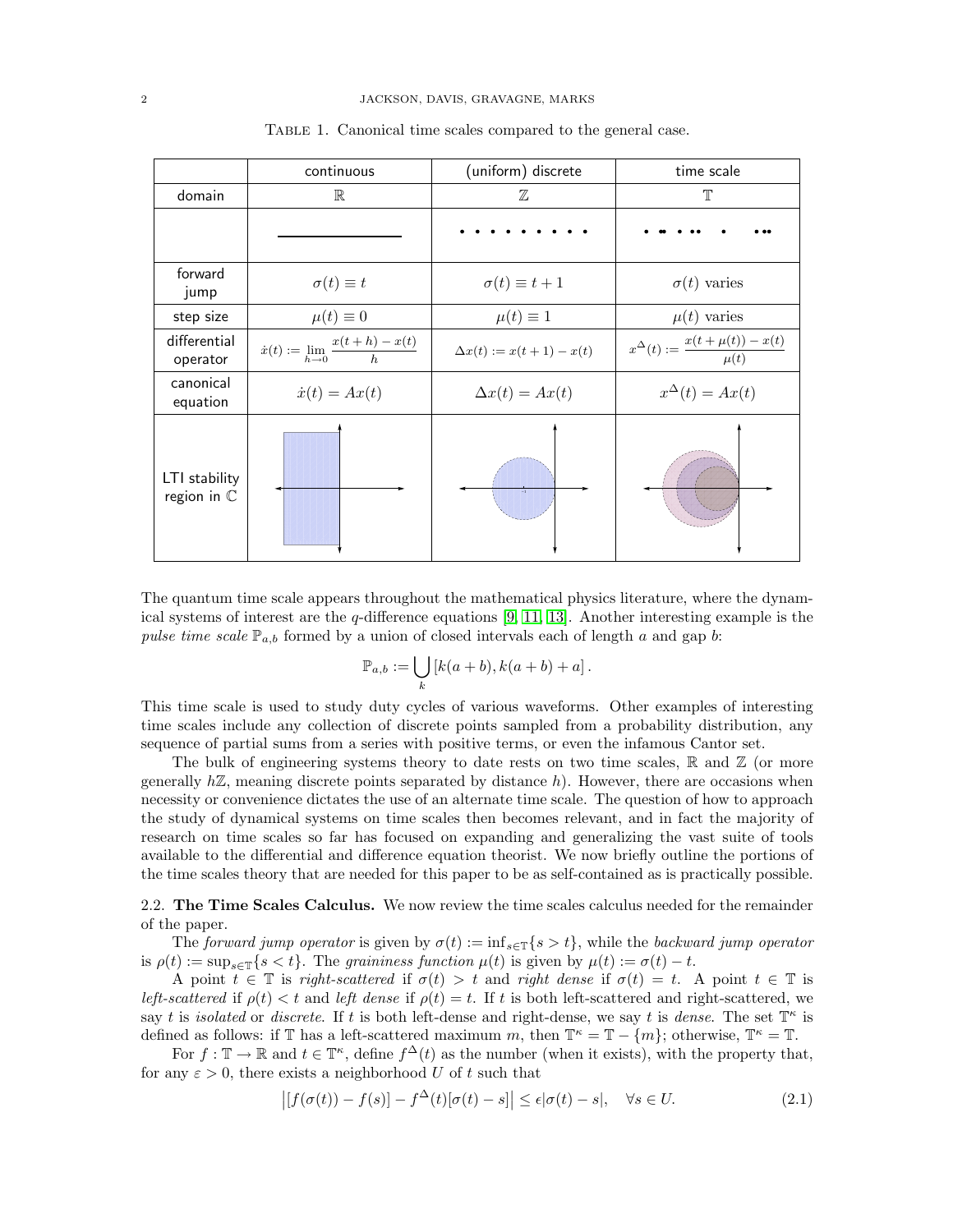| time scale                  | differential operator                                                                                                  | notes                  |
|-----------------------------|------------------------------------------------------------------------------------------------------------------------|------------------------|
| Τ                           | $x^{\Delta}(t) = \frac{x(\sigma(t)) - x(t)}{\mu(t)}$                                                                   | generalized derivative |
| $\mathbb R$                 | $x^{\Delta}(t) = \lim_{h \to 0} \frac{x(t+h) - x(t)}{h}$                                                               | standard derivative    |
| 77,                         | $x^{\Delta}(t) = \Delta x(t) := x(t+1) - x(t)$                                                                         | forward difference     |
| $h\mathbb{Z}$               | $x^{\Delta}(t) = \Delta_h x(t) := \frac{x(t+h) - x(t)}{h}$                                                             | h-forward difference   |
| $\overline{q^{\mathbb{Z}}}$ | $x^{\Delta}(t) = \Delta_q x(t) := \frac{x(qt) - x(t)}{(q-1)t}$                                                         | $q$ -difference        |
| $\mathbb{P}_{a,b}$          | $x^{\Delta}(t) = \begin{cases} \frac{dx}{dt}, & \sigma(t) = t, \\ \frac{x(t+b)-x(t)}{t}, & \sigma(t) > t. \end{cases}$ | pulse derivative       |

<span id="page-2-0"></span>Table 2. Differential operators on time scales.

<span id="page-2-1"></span>Table 3. Integral operators on time scales.

| time scale                  | integral operator                                               | notes                      |
|-----------------------------|-----------------------------------------------------------------|----------------------------|
| Τ                           | $\int_{\mathbb{T}} f(t) \Delta t$                               | generalized integral       |
| $\mathbb R$                 | $\int_a^b f(t) \Delta t = \int_a^b f(t) dt$                     | standard Lebesgue integral |
| $\mathbb{Z}$                | $\int_a^b f(t) \Delta t = \sum_{t=a}^{b-1} f(t)$                | summation operator         |
| $h\mathbb{Z}$               | $\int_a^b f(t) \Delta t = \sum_{t=a}^{b-h} f(t)h$               | h-summation                |
| $\overline{q^{\mathbb{Z}}}$ | $\int_a^b f(t) \Delta t = \sum_{t=a}^{b/q} \frac{f(t)}{(q-1)t}$ | q-summation                |

The function  $f^{\Delta}$ :  $\mathbb{T}^{\kappa} \to \mathbb{R}$  is called the *delta derivative* or the *Hilger derivative* of f on  $\mathbb{T}^{\kappa}$ . Equivalently, [\(2.1\)](#page-1-0) can be restated to define the  $\Delta$ -differential operator as

$$
x^{\Delta}(t) := \frac{x(\sigma(t)) - x(t)}{\mu(t)},
$$

where the quotient is taken in the sense that  $\mu(t) \to 0^+$  when  $\mu(t) = 0$ .

A benefit of this general approach is that the realms of differential equations and difference equations can now be viewed as but special, particular cases of more general dynamic equations on time scales, i.e. equations involving the delta derivative(s) of some unknown function. See Table [2.](#page-2-0)

Since the graininess function induces a measure on T, if we consider the Lebesgue integral over  $\mathbb T$  with respect to the  $\mu$ -induced measure,

$$
\int_{\mathbb{T}} f(t) d\mu(t),
$$

then all of the standard results from measure theory are available [\[23\]](#page-13-28). In particular, under mild technical assumptions on the integrand, we obtain the set of integral operators in Table [3.](#page-2-1)

The upshot here is that the derivative and integral concepts (and all of the concepts in Table [1\)](#page-1-1) apply just as readily to *any* closed subset of the real line as they do on  $\mathbb R$  or  $\mathbb Z$ . Our goal is to leverage this general framework against wide classes of dynamical and control systems. Progress in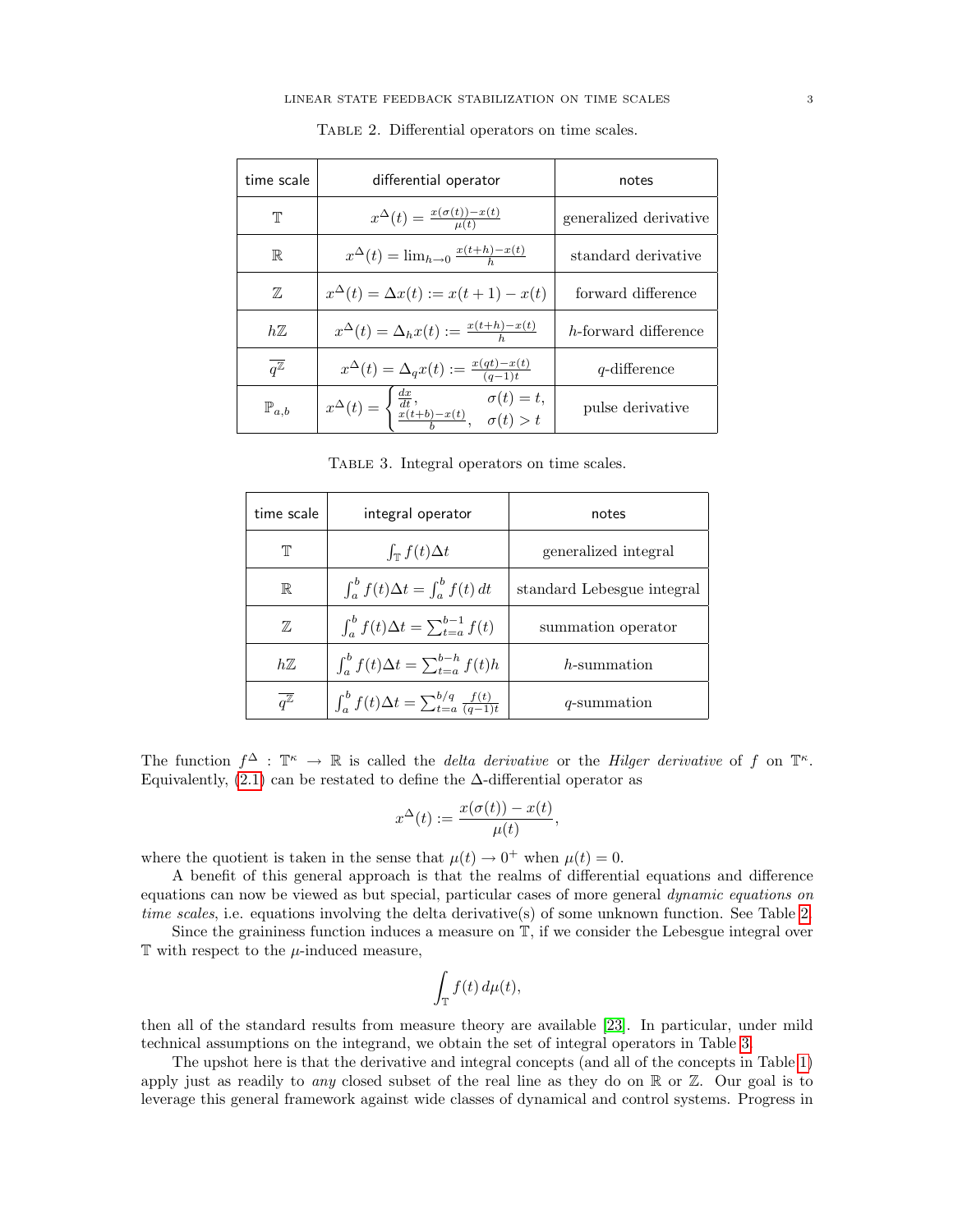

<span id="page-3-2"></span>Figure 1. Left: The geometry of the Hilger complex plane. Right: The cylinder [\(2.2\)](#page-3-0) and inverse cylinder [\(2.3\)](#page-3-1) transformations map the familiar stability region in the continuous case to the Hilger circle in the general time scale case.

this direction has been made in transforms theory [\[16,](#page-13-4) [31\]](#page-13-7), control [\[15,](#page-13-2) [20,](#page-13-11) [21\]](#page-13-12), dynamic programming [\[37\]](#page-14-1), and biological models [\[26,](#page-13-29) [27\]](#page-13-30).

2.3. The Hilger Complex Plane. For  $\mu > 0$ , define the Hilger complex numbers, the Hilger real axis, the Hilger alternating axis, and the Hilger imaginary axis by

$$
\mathbb{C}_{\mu} := \left\{ z \in \mathbb{C} : z \neq -\frac{1}{\mu} \right\}, \quad \mathbb{R}_{\mu} := \left\{ z \in \mathbb{R} : z > -\frac{1}{\mu} \right\},\
$$

$$
\mathbb{A}_{\mu} := \left\{ z \in \mathbb{R} : z < -\frac{1}{\mu} \right\}, \quad \mathbb{I}_{\mu} := \left\{ z \in \mathbb{C} : \left| z + \frac{1}{\mu} \right| = \frac{1}{\mu} \right\},\
$$

respectively. For  $\mu = 0$ , let  $\mathbb{C}_0 := \mathbb{C}$ ,  $\mathbb{R}_0 := \mathbb{R}$ ,  $\mathbb{A}_0 := \emptyset$ , and  $\mathbb{I}_0 := i\mathbb{R}$ . See Figure [1.](#page-3-2)

For  $a, b \in \mathbb{C}_{\mu}$ , if we define the binary operation  $a \oplus b := a + b + \mu ab$ , then  $(\mathbb{C}_{\mu}, \oplus)$  forms an abelian group.

Let  $\mu > 0$  and  $z \in \mathbb{C}_{\mu}$ . The *Hilger real part of z* is defined by

$$
\operatorname{Re}_{\mu}(z) := \frac{|z\mu + 1| - 1}{\mu},
$$

and the *Hilger imaginary part of*  $z$  is defined by

$$
\operatorname{Im}_{\mu}(z) := \frac{\operatorname{Arg}(z\mu + 1)}{\mu},
$$

where Arg(z) denotes the principal argument of z (i.e.,  $-\pi < \text{Arg}(z) \leq \pi$ ). See Figure [1.](#page-3-2)

For  $\mu > 0$ , define the strip

$$
\mathbb{Z}_{\mu} := \left\{ z \in \mathbb{C} : -\frac{\pi}{\mu} < \text{Im}(z) \leq \frac{\pi}{\mu} \right\},\
$$

and for  $\mu = 0$ , set  $\mathbb{Z}_0 := \mathbb{C}$ . Then the *cylinder transformation*  $\xi_{\mu} : \mathbb{C}_{\mu} \to \mathbb{Z}_{\mu}$  is given by

<span id="page-3-0"></span>
$$
\xi_{\mu}(z) := \frac{1}{\mu} \text{Log}(1 + z\mu),\tag{2.2}
$$

where Log is the principal logarithm function. When  $\mu = 0$ , set  $\xi_0(z) = z$ , for all  $z \in \mathbb{C}$ . Then the *inverse cylinder transformation*  $\xi_{\mu}^{-1} : \mathbb{Z}_{\mu} \to \mathbb{C}_{\mu}$  is

<span id="page-3-1"></span>
$$
\xi_{\mu}^{-1}(z) := \frac{e^{z\mu} - 1}{\mu}.\tag{2.3}
$$

See Figure [1.](#page-3-2)

The region  $\text{Re}_{\mu}z < 0$  is naturally important for stability questions involving the linear time invariant system  $x^{\Delta}(t) = Ax(t)$ . We call this region the *Hilger circle* and denote it by

$$
\mathcal{H} := \mathcal{H}_{\mu} = \{ z \in \mathbb{C}_{\mu} : \text{Re}_{\mu}(z) < 0 \} = \{ z \in \mathbb{C}_{\mu} : |1 + \mu z| < 1 \}.
$$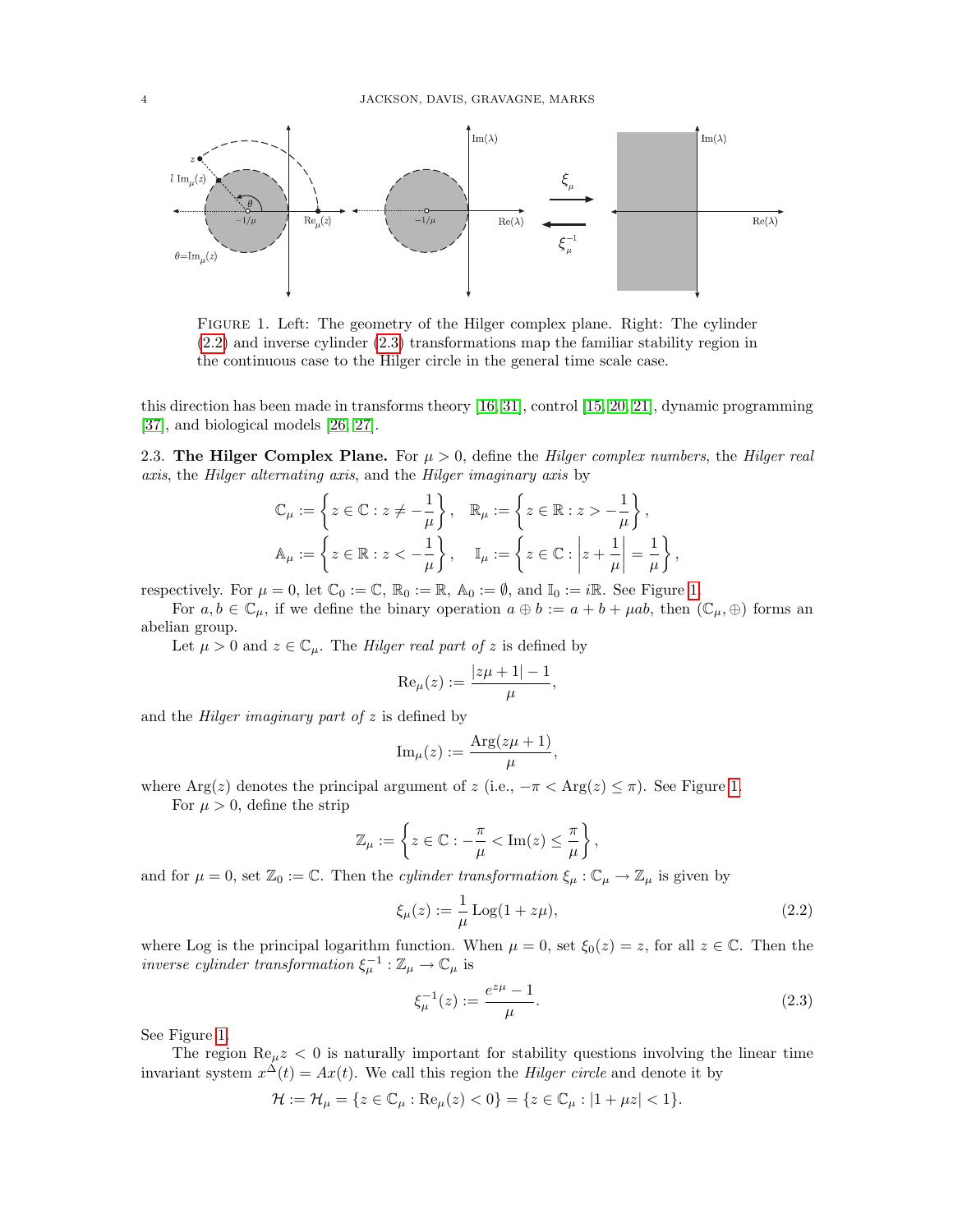Note that as  $\mu \to 0^+$ ,  $\mathcal{H} \to \mathbb{C}^-$ , the standard region of exponential stability for the linear time invariant system  $\dot{x} = Ax$ . On the other hand, as  $\mu \to 1$ , H becomes the standard region of convergence for the discrete linear time invariant system  $\Delta x = Ax$  (shifted one unit to the left due to the difference equation form rather than recursive form of the system). See the bottom row of Table [1](#page-1-1) as well as Figure [1.](#page-3-2)

Since the graininess may not be constant for a given time scale, we might interchangeably subscript various quantities (such as  $\mathcal H$  or  $\xi$ ) with  $\mu(t)$  instead of  $\mu$  to emphasize this.

2.4. Generalized Exponential Functions. Before we can use the cylinder transformation to define the generalized exponential function on a time scale, we need to define appropriate classes of function spaces on which to work.

A function  $p : \mathbb{T} \to \mathbb{R}$  is rd-continuous on  $\mathbb{T}$  if p is continuous at right-dense points of  $\mathbb{T}$  and has finite left-hand limits at left-dense points of  $\mathbb T$ . We denote this space of functions by  $C_{\rm rd}(\mathbb T,\mathbb R)$ . A matrix is rd-continuous provided each of its entries is rd-continuous.

A function  $p: \mathbb{T} \to \mathbb{R}$  is regressive if  $1 + \mu(t)p(t) \neq 0$  for all  $t \in \mathbb{T}^{\kappa}$ , and this motivates the definition of the following sets:

$$
\mathcal{R} := \{ p \in C_{\rm rd}(\mathbb{T}, \mathbb{R}) : 1 + \mu(t)p(t) \neq 0 \,\,\forall t \in \mathbb{T}^{\kappa} \},
$$
  

$$
\mathcal{R}^+ := \{ p \in \mathcal{R} : 1 + \mu(t)p(t) > 0 \,\,\forall t \in \mathbb{T}^{\kappa} \}.
$$

A matrix is regressive provided all of its eigenvalues are regressive.

R under the operation  $\oplus$  also forms an abelian group, and the additive inverse of  $\oplus$  is denoted by  $\ominus$ . For  $p \in \mathcal{R}$ ,  $\ominus p \in \mathcal{R}$  where

$$
\ominus p(t) := \frac{-p(t)}{1 + \mu(t)p(t)}.
$$

If  $p \in \mathcal{R}$ , we define the *generalized time scale exponential function*  $e_p(t, s)$  as the unique solution to the dynamic initial value problem

$$
x^{\Delta}(t) = p(t)x(t), \qquad x(s) = 1, \qquad t, s \in \mathbb{T}^{\kappa}.
$$

It can be shown [\[8\]](#page-13-22) that a closed form for  $e_p(t, s)$  is given by

$$
e_p(t,s) = \exp\left(\int_s^t \xi_\mu(p(\tau)) \Delta \tau\right) = \exp\left(\int_s^t \frac{\text{Log}(1 + \mu(\tau)p(\tau))}{\mu(\tau)} \Delta \tau\right),
$$

where  $\xi_{\mu}$  is the cylinder transformation.

The following theorem is a compilation of properties of  $e_p(t, t_0)$  needed later.

**Theorem 2.1.** For  $p \in \mathcal{R}$ , the function  $e_p(t, t_0)$  has the following properties:

- (i)  $e_p(t,r)e_p(r,s) = e_p(t,s)$  for all  $r, s, t \in \mathbb{T}$ .
- (ii)  $e_p(t,s) = \frac{1}{e_p(s,t)} = e_{\ominus p}(s,t)$
- (iii)  $e_p(t, s)e_q(t, s) = e_{p \oplus q}(t, s)$
- (iv) If  $q \in \mathcal{R}$ , then  $\frac{e_p(t,s)}{e_q(t,s)} = e_{p\ominus q}(t,s)$ .
- (v) If  $\mathbb{T} = \mathbb{R}$ , then  $e_p(t, s) = \exp \left( \int_s^t p(\tau) d\tau \right)$ . If p is constant, then  $e_p(t, s) = e^{p(t-s)}$ .
- (vi) If  $\mathbb{T} = \mathbb{Z}$ , then  $e_p(t, s) = \prod_{\tau=s}^{t-1} (1 + p(\tau))$ . Moreover, if  $\mathbb{T} = h\mathbb{Z}$ , with  $h > 0$  and p is constant, then  $e_p(t,s) = (1 + hp)^{\frac{t-s}{h}}$ .

## 3. Linear State Feedback

Let  $A \in \mathbb{R}^{n \times n}$ ,  $B \in \mathbb{R}^{n \times m}$ , and  $C \in \mathbb{R}^{p \times n}$  be rd-continuous on T with  $p, m \leq n$ , and consider the open-loop state equation

$$
x^{\Delta}(t) = A(t)x(t) + B(t)u(t), \quad x(t_0) = x_0,
$$
  

$$
y(t) = C(t)x(t).
$$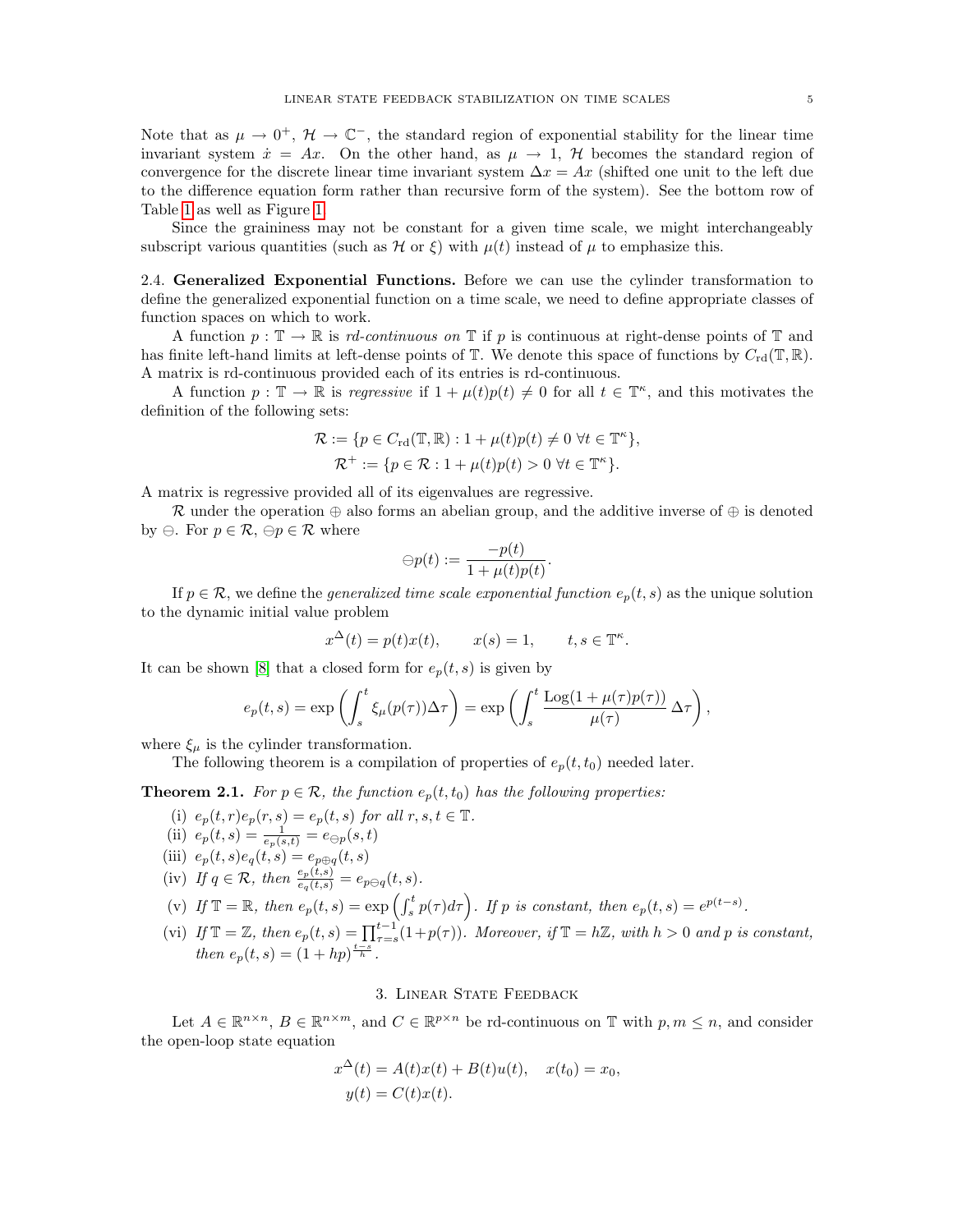In the presence of a linear state feedback controller, we replace the input  $u(t)$  above with  $u(t) :=$  $K(t)x(t) + N(t)r(t)$ , where  $r(t)$  represents a new input signal, and  $K(t) \in \mathbb{R}^{m \times n}$ ,  $N(t) \in R^{m \times m}$  are rd-continuous. The corresponding closed-loop system is

$$
x^{\Delta}(t) = [A(t) + B(t)K(t)] x(t) + B(t)N(t)r(t), \quad x(t_0) = x_0,
$$
  

$$
y(t) = C(t)x(t).
$$

Without loss of generality, we proceed with  $r(t) \equiv 0$ .

**Definition 3.1.** [\[15\]](#page-13-2) Let  $A(t) \in \mathbb{R}^{n \times n}$ ,  $B(t) \in \mathbb{R}^{n \times m}$ ,  $C(t) \in \mathbb{R}^{p \times n}$ , and  $D(t) \in \mathbb{R}^{p \times m}$  all be rdcontinuous functions on  $\mathbb{T}$ , with  $p, m \leq n$ . The regressive linear system

<span id="page-5-0"></span>
$$
x^{\Delta}(t) = A(t)x(t) + B(t)u(t), \quad x(t_0) = x_0,
$$
  
\n
$$
y(t) = C(t)x(t) + D(t)u(t),
$$
\n(3.1)

is controllable on  $[t_0, t_f]$  if given any initial state  $x_0$  there exists a rd-continuous input signal  $u(t)$ such that the corresponding solution of the system satisfies  $x(t_f) = x_f$ .

Our first result establishes that a necessary and sufficient condition for controllability of the linear system [\(3.1\)](#page-5-0) is the invertibility of an associated Gramian matrix.

<span id="page-5-2"></span>Theorem 3.1. [\[15\]](#page-13-2) The regressive linear system

$$
x^{\Delta}(t) = A(t)x(t) + B(t)u(t), \quad x(t_0) = x_0,
$$
  

$$
y(t) = C(t)x(t) + D(t)u(t),
$$

is controllable on  $[t_0, t_f]$  if and only if the  $n \times n$  controllability Gramian matrix given by

$$
\mathscr{G}_C(t_0,t_f) := \int_{t_0}^{t_f} \Phi_A(t_0,\sigma(t))B(t)B^T(t)\Phi_A^T(t_0,\sigma(t))\,\Delta t,
$$

is invertible, where  $\Phi_Z(t,t_0)$  is the transition matrix for the system  $X^{\Delta}(t) = Z(t)X(t)$ ,  $X(t_0) = I$ .

Note that as  $\mu \to 0^+$ , this time scale version of the controllability Gramian matches the standard controllability Gramian on R, and as  $\mu \to 1$  it matches the standard controllability Gramian on Z (modulo the unit shift).

<span id="page-5-1"></span>**Lemma 3.1.** The Hilger circle  $H$  is closed under the operation  $\oplus$  for all  $t \in \mathbb{T}$ .

Proof. Let  $\alpha \in \mathbb{C}$  be such that  $|\alpha| < 1$ . Then for a given graininess  $\mu$ , the number  $a = \frac{\alpha - 1}{\mu} \in \mathcal{H}$ . Similarly, let  $\beta \in \mathbb{C}$  be such that  $|\beta| < 1$ , so that  $b = \frac{\beta - 1}{\mu} \in \mathcal{H}$ . We set

$$
c := a \oplus b = a + b + \mu ab.
$$

Now,  $c \in \mathcal{H}$  if there exists a  $\gamma \in \mathbb{C}$  such that  $|\gamma| < 1$  with  $c = \frac{\gamma - 1}{\mu}$ . We claim that the choice  $\gamma = \alpha \beta$ will suffice, from which the conclusion follows immediately.

Indeed, with this choice of  $\gamma$ ,

$$
\frac{\gamma - 1}{\mu} = \frac{\alpha - 1}{\mu} + \frac{\beta - 1}{\mu} + \mu \frac{\alpha - 1}{\mu} \frac{\beta - 1}{\mu},
$$

and since  $|\gamma| = |\alpha| \cdot |\beta| < 1$ , the claim follows.

Unlike on  $\mathbb R$  or  $\mathbb Z$ , in the general time scales setting, there are various ways one could legitimately define *exponential stability*. Pötzsche, Siegmund, and Wirth [\[35\]](#page-14-4) first did so by bounding the state vector above by a decaying regular exponential function. DaCunha [\[14\]](#page-13-8) generalized their definition by allowing the state vector to be bounded above by a time scale exponential function of the form  $e_{-\lambda}(t, t_0)$ . Even more recently, various authors [\[30,](#page-13-31) [34\]](#page-14-5) have used a time scale exponential of the form  $e_{\Omega_{\lambda}}(t, t_0)$ .

In this paper, we adopt DaCunha's definition, but these other definitions could also be used by modifying our arguments slightly.

$$
\sqcup
$$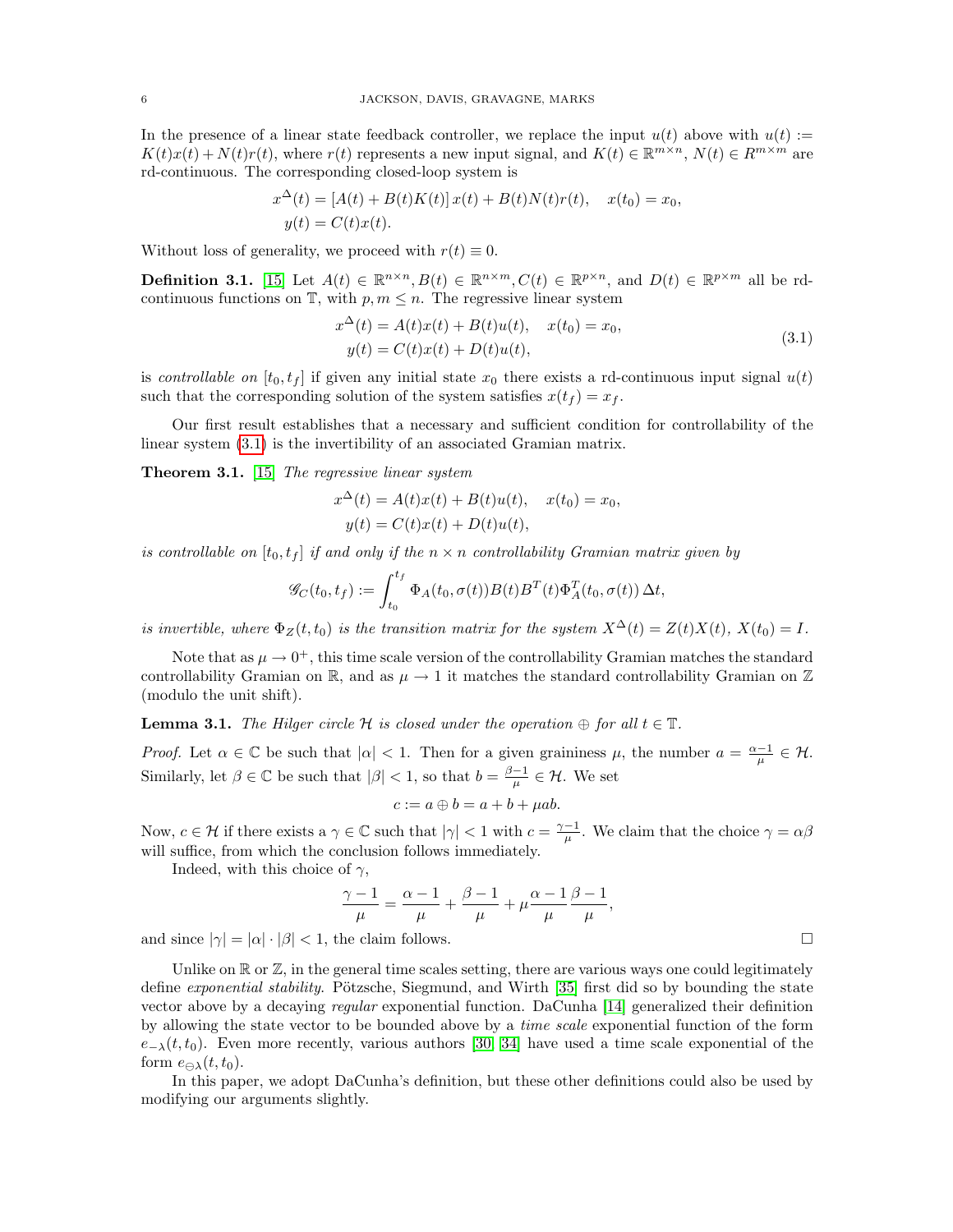Definition 3.2. [\[14\]](#page-13-8) The regressive linear state equation

$$
x^{\Delta}(t) = A(t)x(t) + B(t)u(t), \qquad x(t_0) = x_0,
$$
  

$$
y(t) = C(t)x(t),
$$

is uniformly exponentially stable with rate  $\lambda > 0$ , where  $-\lambda \in \mathcal{R}^+$ , if there exists a constant  $\gamma > 0$ such that for any  $t_0 \in \mathbb{T}$  and  $x_0$  the corresponding solution satisfies

$$
||x(t)|| \leq \gamma e_{-\lambda}(t, t_0)||x_0||, \qquad t \geq t_0.
$$

<span id="page-6-2"></span>Lemma 3.2 (Stability Under State Variable Change). The regressive linear state equation

$$
x^{\Delta}(t) = A(t)x(t) + B(t)u(t), \qquad x(t_0) = x_0,
$$
  

$$
y(t) = C(t)x(t),
$$

is uniformly exponentially stable with rate  $\frac{\lambda+\alpha}{1+\mu_{\max}\alpha}$ , where  $\lambda, \alpha > 0$  such that  $-\lambda \in \mathcal{R}^+$ , if the linear state equation

$$
z^{\Delta}(t) = [A(t)(1 + \mu \alpha) + \alpha I]z(t),
$$

is uniformly exponentially stable with rate  $\lambda$ .

*Proof.* By direct calculation,  $x(t)$  satisfies

<span id="page-6-0"></span>
$$
x^{\Delta}(t) = A(t)x(t), \qquad x(t_0) = x_0,
$$

if and only if  $z(t) = e_\alpha(t, t_0)x(t)$  satisfies

$$
z^{\Delta}(t) = [A(t)(1 + \mu \alpha) + \alpha I]z(t), \qquad z(t_0) = x_0.
$$
 (3.2)

Now assume there exists a  $\gamma > 0$  such that for any  $x_0$  and  $t_0$  the solution of [\(3.2\)](#page-6-0) satisfies

$$
||z(t)|| \leq \gamma e_{-\lambda}(t, t_0)||x_0||, t \geq t_0.
$$

Then, substituting for  $z(t)$  yields

$$
||e_{\alpha}(t,t_0)x(t)|| = e_{\alpha}(t,t_0)||x(t)|| \leq \gamma e_{-\lambda}(t,t_0)||x_0||,
$$

so that

$$
||x(t)|| \leq \gamma e_{-\lambda \ominus \alpha}(t, t_0) \leq \gamma e_{-(\lambda + \alpha)/(1 + \mu_{\max} \alpha)}(t, t_0).
$$

An application of Lemma [3.1](#page-5-1) then gives the result.

<span id="page-6-1"></span>**Theorem 3.2** ([\[28,](#page-13-3) Thm. 1.23]; cf. [\[14,](#page-13-8) Thm. 3.2]). Suppose  $A(t) \in \mathcal{R}(\mathbb{T}, \mathbb{R}^{n \times n})$ . The regressive time varying linear dynamic system

$$
x^{\Delta}(t) = A(t)x(t), \quad x(t_0) = x_0,
$$

is uniformly exponentially stable if there exists a symmetric matrix  $Q(t) \in C^1_{\text{rd}}(\mathbb{T}, \mathbb{R}^{n \times n})$  such that for all  $t \in \mathbb{T}$ 

- (i)  $\eta I \leq Q(t) \leq \rho I$ ,
- (ii)  $[(I + \mu(t)A^T(t))Q(\sigma(t))(I + \mu(t)A(t)) Q(t)]/\mu(t) \leq -\nu I$ ,

where  $\nu, \eta, \rho > 0$  and  $-\frac{\nu}{\rho} \in \mathcal{R}^+$ .

In order to achieve the desired stabilization result, we need to define a weighted version of the controllability Gramian. For  $\alpha > 0$  define the  $\alpha$ -weighted controllability Gramian matrix  $\mathscr{G}_{C_{\alpha}}(t_0, t_f)$ by

$$
\mathscr{G}_{C_{\alpha}}(t_0, t_f) := \int_{t_0}^{t_f} (e_{\alpha}(t_0, s))^4 \Phi_A(t_0, \sigma(s)) B(s) B^T(s) \Phi_A^T(t_0, \sigma(s)) \Delta s.
$$

<span id="page-6-3"></span>We are now in position to prove the main result of the paper.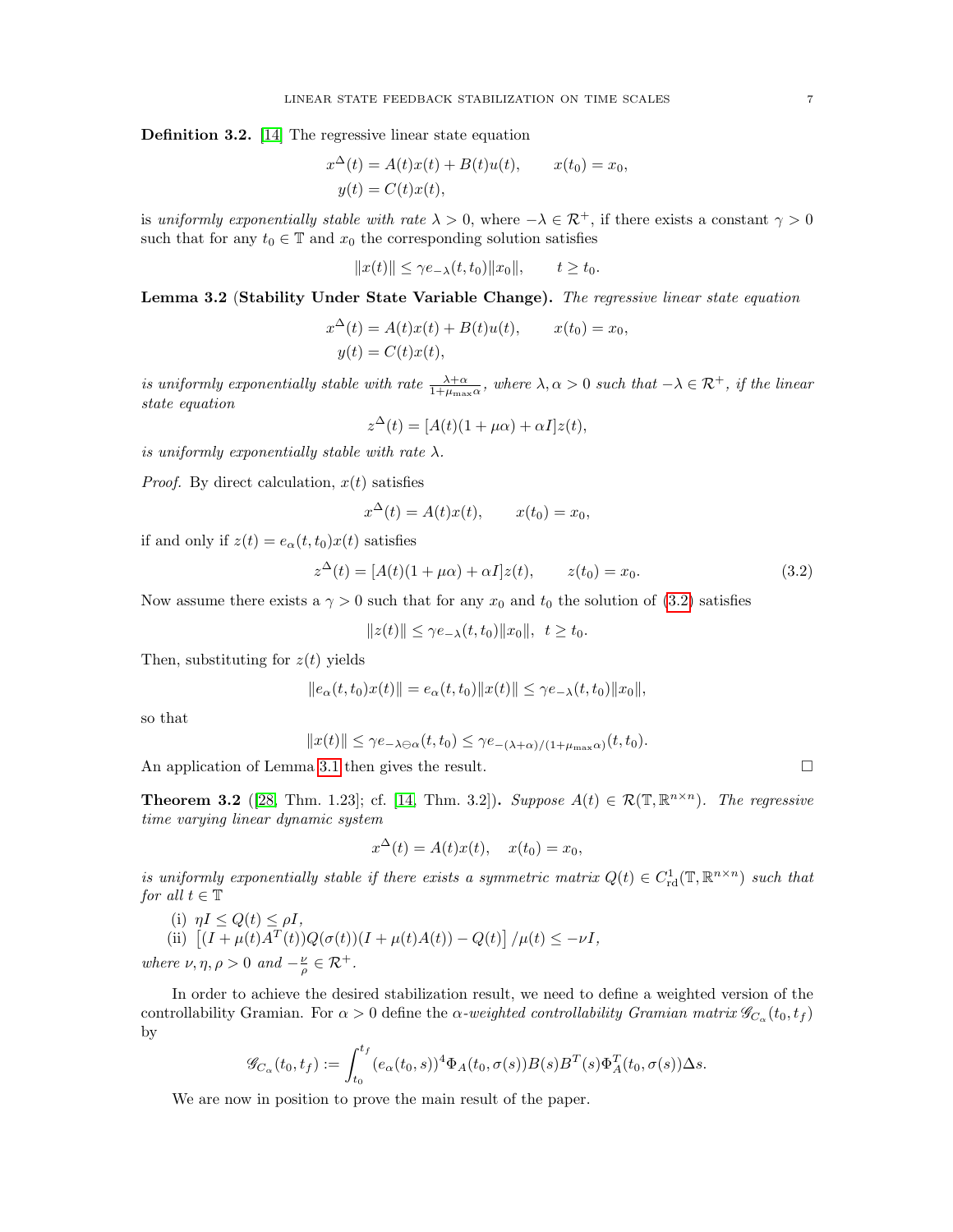Theorem 3.3 (Gramian Exponential Stability Criterion). Consider the regressive linear state equation

$$
x^{\Delta}(t) = A(t)x + B(t)u(t), \qquad x(t_0) = x_0,
$$
  

$$
y(t) = C(t)x(t),
$$

on a time scale  $\mathbb T$  such that  $\mu_{\min} \leq \mu(t) \leq \mu_{\max}$  for all  $t \in \mathbb T$ . Suppose there exist constants  $\varepsilon_1, \varepsilon_2 > 0$ and a strictly increasing function  $C : \mathbb{T} \to \mathbb{T}$  such that  $0 < C(t) - t \leq M$  holds for some constant  $0 < M < \infty$  and all  $t \in \mathbb{T}$  with

<span id="page-7-0"></span>
$$
\varepsilon_1 I \le \mathcal{G}_C(t, \mathcal{C}(t)) \le \varepsilon_2 I, \quad \text{for all } t \in \mathbb{T}.
$$
\n(3.3)

Then given  $\alpha > 0$ , the state feedback gain

<span id="page-7-2"></span>
$$
K(t) := -BT(t)(I + \mu(t)AT(t))-1 \mathcal{G}_{C_{\alpha}}-1(t, \mathcal{C}(t)),
$$
\n(3.4)

has the property that the resulting closed-loop state equation is uniformly exponentially stable with rate  $\alpha$ . We call  $\mathcal{C}(t)$  the controllability window for the problem.

*Proof.* We first note that for  $N = \sup_{t \in \mathbb{T}}$  $\log(1 + \mu(t)\alpha)$  $\frac{+\mu(t)\alpha}{\mu(t)}$ , we have  $0 < N < \infty$  since T has bounded graininess. Thus,

$$
e_{\alpha}(t, C(t)) = \exp\left(-\int_{t}^{C(t)} \frac{\log(1 + \mu(s)\alpha)}{\mu(s)} \Delta s\right)
$$

$$
\geq \exp\left(-\int_{t}^{C(t)} N \Delta s\right)
$$

$$
= e^{-N(C(t) - t)}
$$

$$
\geq e^{-MN}.
$$

Comparing the quadratic forms  $x^T \mathscr{G}_{C_\alpha}(t, \mathcal{C}(t))x$  and  $x^T \mathscr{G}_C(t, \mathcal{C}(t))x$  gives

$$
e^{-4MN}\mathscr{G}_C(t,\mathcal{C}(t))\leq \mathscr{G}_{C_\alpha}(t,\mathcal{C}(t))\leq \mathscr{G}_C(t,\mathcal{C}(t)),\qquad \text{for all }t\in\mathbb{T}.
$$

Thus, [\(3.3\)](#page-7-0) implies

<span id="page-7-1"></span>
$$
\varepsilon_1 e^{-4MN} I \le \mathcal{G}_{C_\alpha}(t, \mathcal{C}(t)) \le \varepsilon_2 I, \text{for all } t \in \mathbb{T},\tag{3.5}
$$

and so the existence of  $\mathscr{G}_{C_{\alpha}}^{-1}(t,\mathcal{C}(t))$  is immediate. Now, we show that the linear state equation

$$
z^{\Delta}(t) = [\hat{A}(t)(1 + \mu(t)\alpha) + \alpha I]z(t),
$$

where

$$
\hat{A}(t) = A(t) - B(t)B^{T}(t)(I + \mu(t)A^{T}(t))\mathcal{G}_{C_{\alpha}}^{-1}(t, \mathcal{C}(t)),
$$

is uniformly exponentially stable by applying Theorem [3.2](#page-6-1) with the choice

$$
Q(t) = \mathscr{G}_{C_{\alpha}}^{-1}(t, \mathcal{C}(t)).
$$

Lemma [3.2](#page-6-2) then gives the desired result. To apply the theorem, we first note that  $Q(t)$  is symmetric and continuously differentiable. Thus, [\(3.5\)](#page-7-1) implies

$$
\frac{1}{\varepsilon_2} I \le Q(t) \le \frac{e^{4MN}}{\varepsilon_1} I, \quad \text{for all } t \in \mathbb{T}.
$$

Hence, it only remains to show that there exists  $\nu > 0$  such that

$$
\frac{\left[I+\mu(t)\left[(1+\mu(t)\alpha)\hat{A}(t)+\alpha I\right]^T\right]Q^{\sigma}(t)\left[I+\mu(t)\left[(1+\mu(t)\alpha)\hat{A}(t)+\alpha I\right]\right]-Q(t)}{\mu(t)} \leq -\nu I.
$$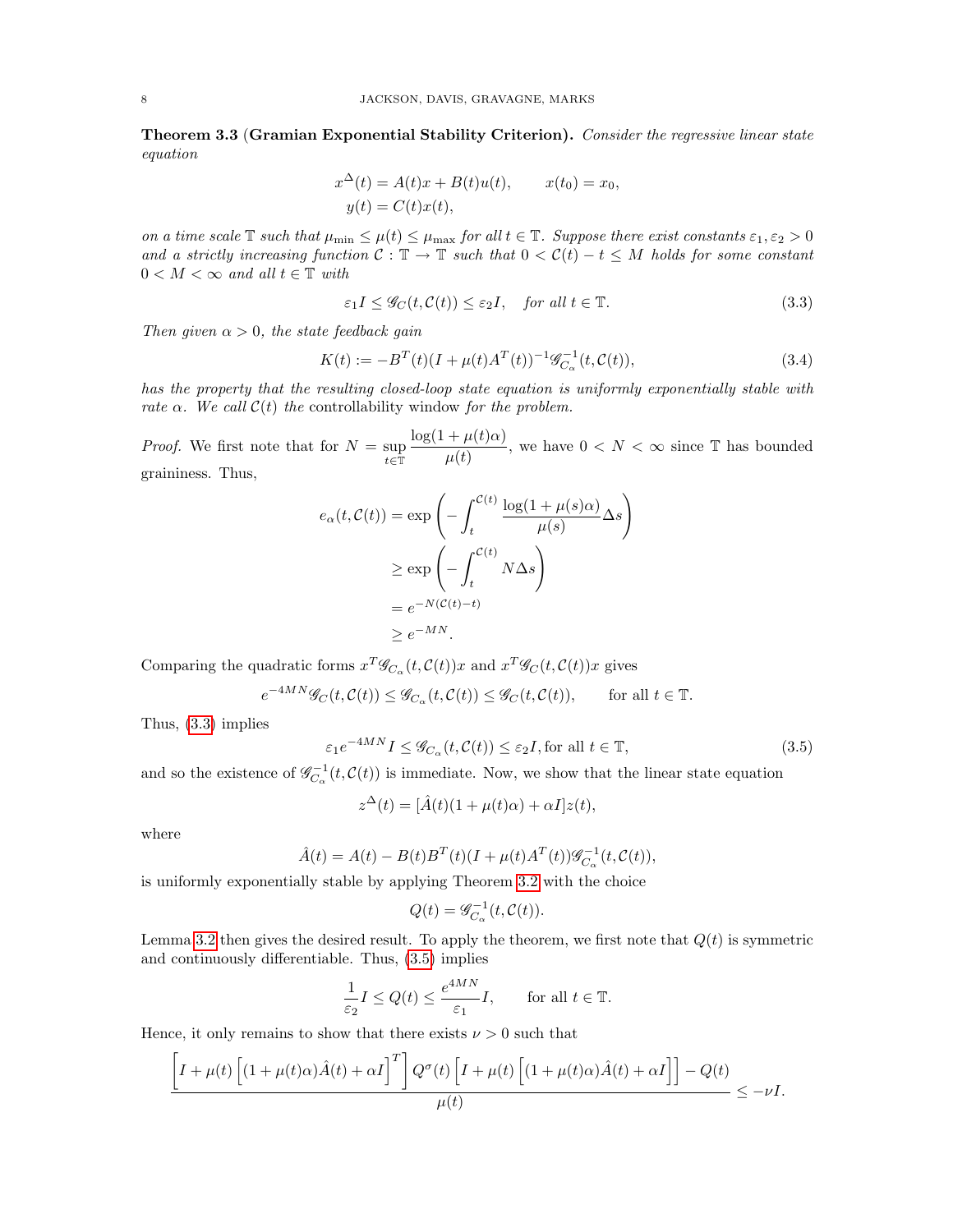We begin with the first term, writing

$$
\begin{split}\n\left[I + \mu(t) \left[ (1 + \mu(t)\alpha) \hat{A}(t) + \alpha I \right]^T \right] Q(\sigma(t)) \left[ I + \mu(t) \left[ (1 + \mu(t)\alpha) \hat{A}(t) + \alpha I \right] \right] \\
= (1 + \mu(t)\alpha)^2 \left[ \left[ I + \mu(t)A^T(t) \right] - \mathcal{G}_{C_\alpha}^{-1}(t, \mathcal{C}(t)) \left[ I + \mu(t)A(t) \right]^{-1} \mu(t) B(t) B^T(t) \right] \\
\cdot \mathcal{G}_{C_\alpha}^{-1}(\sigma(t), \mathcal{C}(\sigma(t))) \left[ \left[ I + \mu(t)A(t) \right] - \mu(t)B(t) B^T(t) \left[ I + \mu(t)A^T(t) \right]^{-1} \mathcal{G}_{C_\alpha}^{-1}(t, \mathcal{C}(t)) \right].\n\end{split}
$$

We pause to establish an important identity. Notice that

<span id="page-8-3"></span>
$$
\left[I + \mu(t)A(t)\right] \mathcal{G}_{C_{\alpha}}(t, \mathcal{C}(t)) \left[I + \mu(t)A^{T}(t)\right] = \mu(t)B(t)B^{T}(t) + \frac{\mathcal{G}_{C_{\alpha}}(\sigma(t), \mathcal{C}(t))}{(1 + \mu(t)\alpha)^{4}}.
$$
(3.6)

This leads to

<span id="page-8-0"></span>
$$
I - [I + \mu(t)A(t)]^{-1} \mu(t)B(t)B^{T}(t) [I + \mu(t)A^{T}(t)]^{-1} \mathcal{G}_{C_{\alpha}}^{-1}(t, C(t))
$$
  
=  $(1 + \mu(t)\alpha)^{-4} [I + \mu(t)A(t)]^{-1} \mathcal{G}_{C_{\alpha}}(\sigma(t), C(t)) [I + \mu(t)A^{T}(t)]^{-1} \mathcal{G}_{C_{\alpha}}^{-1}(t, C(t)),$  (3.7)

which in turn yields

<span id="page-8-1"></span>
$$
I - \mathcal{G}_{C_{\alpha}}^{-1}(t, \mathcal{C}(t)) [I + \mu(t)A(t)]^{-1} \mu(t)B(t)B^{T}(t) [I + \mu(t)A^{T}(t)]^{-1}
$$
  
=  $(1 + \mu(t)\alpha)^{-4} \mathcal{G}_{C_{\alpha}}^{-1}(t, \mathcal{C}(t)) [I + \mu(t)A(t)]^{-1} \mathcal{G}_{C_{\alpha}}(\sigma(t), \mathcal{C}(t)) [I + \mu(t)A^{T}(t)]^{-1}.$  (3.8)

The first term can now be rewritten as

$$
(1 + \mu(t)\alpha)^2 \left[ \left[I + \mu(t)A^T(t)\right] - \mathcal{G}_{C_{\alpha}}^{-1}(t, \mathcal{C}(t)) \left[I + \mu(t)A(t)\right]^{-1} \mu(t)B(t)B^T(t) \right] \cdot \mathcal{G}_{C_{\alpha}}^{-1}(\sigma(t), \mathcal{C}(\sigma(t))) \left[ \left[I + \mu(t)A(t)\right] - \mu(t)B(t)B^T(t) \left[I + \mu(t)A^T(t)\right]^{-1} \mathcal{G}_{C_{\alpha}}^{-1}(t, \mathcal{C}(t)) \right] \n= (1 + \mu(t)\alpha)^2 \left[ I - \mathcal{G}_{C_{\alpha}}^{-1}(t, \mathcal{C}(t)) \left[I + \mu(t)A(t)\right]^{-1} \mu(t)B(t)B^T(t) \left[I + \mu(t)A^T(t)\right]^{-1} \right] \cdot \left[ I + \mu(t)A^T(t) \right] \mathcal{G}_{C_{\alpha}}^{-1}(\sigma(t), \mathcal{C}(t)) \left[I + \mu(t)A(t)\right] \cdot \left[ I - \left[I + \mu(t)A(t)\right]^{-1} \mu(t)B(t)B^T(t) \left[I + \mu(t)A^T(t)\right]^{-1} \mathcal{G}_{C_{\alpha}}^{-1}(t, \mathcal{C}(t)) \right]
$$

Using  $(3.7)$  and  $(3.8)$ , we can now write

<span id="page-8-2"></span>
$$
\begin{aligned}\n\left[I + \mu(t) \left[ (1 + \mu(t)\alpha) \hat{A}^T(t) + \alpha I \right] \right] Q(\sigma(t)) \left[I + \mu(t) \left[ (1 + \mu(t)\alpha) \hat{A}(t) + \alpha I \right] \right] \\
&= (1 + \mu(t)\alpha)^{-6} \mathcal{G}_{C_{\alpha}}^{-1}(t, \mathcal{C}(t)) \left[I + \mu(t)A(t) \right]^{-1} \mathcal{G}_{C_{\alpha}}(\sigma(t), \mathcal{C}(t)) \mathcal{G}_{C_{\alpha}}^{-1}(\sigma(t), \mathcal{C}(\sigma(t))) \\
&\cdot \mathcal{G}_{C_{\alpha}}(\sigma(t), \mathcal{C}(t)) \left[I + \mu(t)A^T(t) \right]^{-1} \mathcal{G}_{C_{\alpha}}^{-1}(t, \mathcal{C}(t)).\n\end{aligned} \tag{3.9}
$$

On the other hand, from the definition of  $\mathscr{G}_{C_{\alpha}}(t,\mathcal{C}(t))$ , we have

$$
\mathscr{G}_{C_{\alpha}}(\sigma(t), \mathcal{C}(\sigma(t))) \geq \mathscr{G}_{C_{\alpha}}(\sigma(t), \mathcal{C}(t)),
$$

which in turn implies

$$
\mathscr{G}^{-1}_{C_\alpha}(\sigma(t),\mathcal{C}(\sigma(t)))\leq \mathscr{G}^{-1}_{C_\alpha}(\sigma(t),\mathcal{C}(t)).
$$

Combining this with [\(3.9\)](#page-8-2) gives

$$
\begin{aligned}\n\left[I + \mu(t) \left[ (1 + \mu(t)\alpha) \hat{A}^T(t) + \alpha I \right] \right] Q(\sigma(t)) \left[I + \mu(t) \left[ (1 + \mu(t)\alpha) \hat{A}(t) + \alpha I \right] \right] \\
&\leq (1 + \mu(t)\alpha)^{-6} \mathcal{G}_{C_{\alpha}}^{-1}(t, \mathcal{C}(t)) \left[ [I + \mu(t)A(t)]^{-1} \mathcal{G}_{C_{\alpha}}(\sigma(t), \mathcal{C}(t)) \left[ I + \mu(t)A^T(t) \right]^{-1} \right] \mathcal{G}_{C_{\alpha}}^{-1}(t, \mathcal{C}(t)).\n\end{aligned}
$$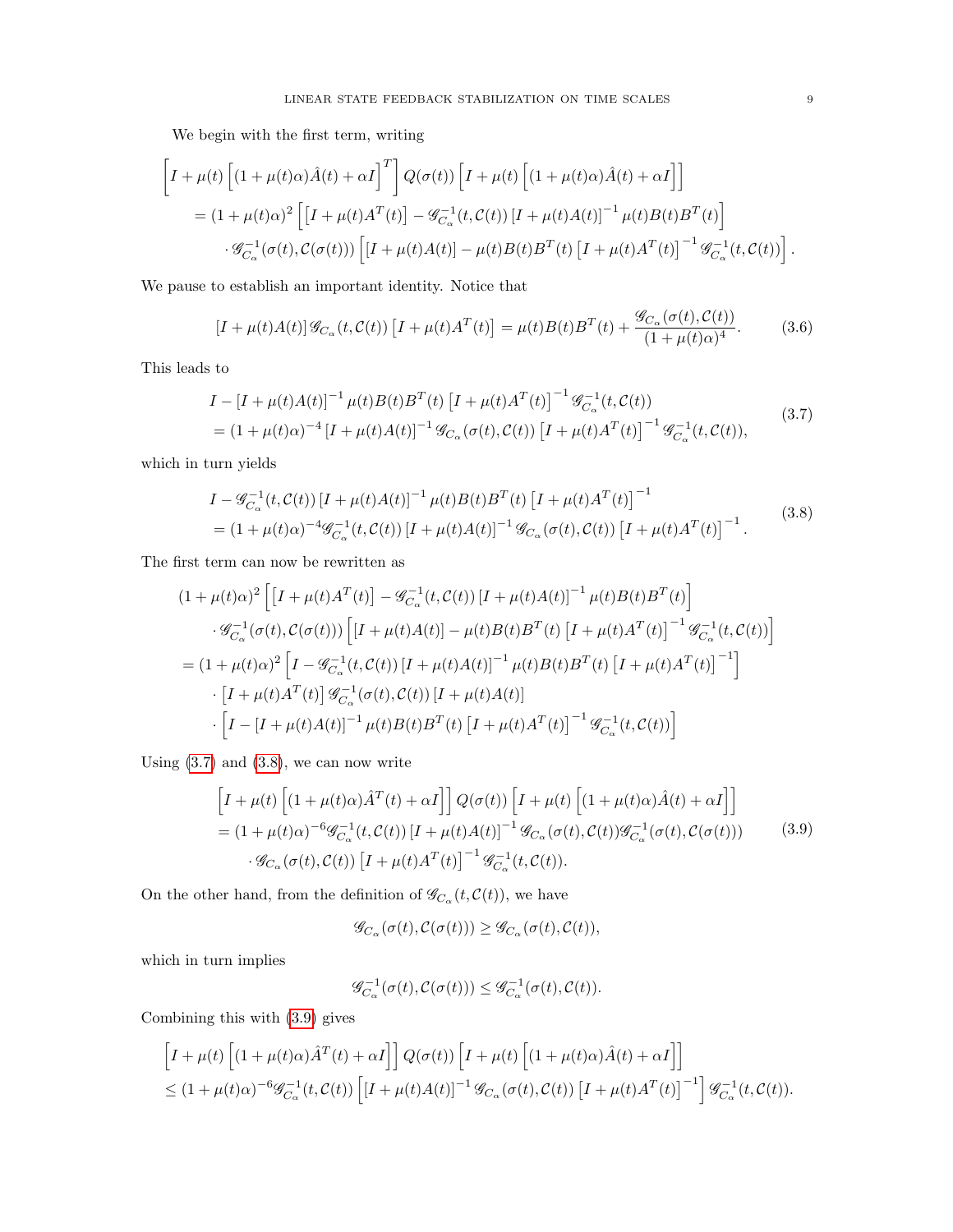Applying [\(3.6\)](#page-8-3) again yields

$$
\begin{split} &\left[I+\mu(t)\left[(1+\mu(t)\alpha)\hat{A}^{T}(t)+\alpha I\right]\right]Q(\sigma(t))\left[I+\mu(t)\left[(1+\mu(t)\alpha)\hat{A}(t)+\alpha I\right]\right] \\ &\leq (1+\mu(t)\alpha)^{-6}\mathscr{G}_{C_{\alpha}}^{-1}(t,\mathcal{C}(t))\\ &\qquad\cdot\left[(1+\mu(t)\alpha)^{4}\mathscr{G}_{C_{\alpha}}(t,\mathcal{C}(t))-(1+\mu(t)\alpha)^{4}\left[I+\mu(t)A(t)\right]^{-1}\mu(t)B(t)B^{T}(t)\left[I+\mu(t)A^{T}(t)\right]^{-1}\right]\\ &\qquad\cdot\mathscr{G}_{C_{\alpha}}^{-1}(t,\mathcal{C}(t))\\ &\leq (1+\mu(t)\alpha)^{-2}\mathscr{G}_{C_{\alpha}}^{-1}(t,\mathcal{C}(t)). \end{split}
$$

Thus,

$$
\begin{aligned} &\left[I+\mu(t)\left[(1+\mu(t)\alpha)\hat{A}^{T}(t)+\alpha I\right]\right]Q(\sigma(t))\left[I+\mu(t)\left[(1+\mu(t)\alpha)\hat{A}(t)+\alpha I\right]\right]-Q(t)\\ &\leq-\frac{(1+\mu(t)\alpha)^{2}-1}{\mu(t)(1+\mu(t)\alpha)^{2}}\mathscr{G}_{C_{\alpha}}^{-1}(t,\mathcal{C}(t))\\ &\leq-\frac{(1+\mu(t)\alpha)^{2}-1}{\mu(t)\varepsilon_{2}(1+\mu(t)\alpha)^{2}}I. \end{aligned}
$$

This last quantity is not necessarily constant, but since the graininess of  $T$  has a (presumably nonzero) upper bound,

$$
\frac{(1+\mu(t)\alpha)^2 - 1}{\mu(t)\varepsilon_2(1+\mu(t)\alpha)^2} = \frac{2\alpha + \mu(t)\alpha^2}{\varepsilon_2(1+\mu(t)\alpha)^2} \ge \frac{\alpha}{\varepsilon_2(1+\mu_{\max}\alpha)^2}.
$$

Setting  $\nu := \alpha^{-1} \varepsilon_2 (1 + \mu_{\max} \alpha)^2$ , we obtain

$$
\frac{\left[I + \mu(t)\left[(1 + \mu(t)\alpha)\hat{A}^T(t) + \alpha I\right]\right]Q(\sigma(t))\left[I + \mu(t)\left[(1 + \mu(t)\alpha)\hat{A}(t) + \alpha I\right]\right] - Q(t)}{\mu(t)} \le -\nu I.
$$

Several natural questions arise regarding Theorem [3.3:](#page-6-3)

- (Q1) Is the assumption [\(3.3\)](#page-7-0) for  $\mathcal{C}(t)$  reasonable?
- $(Q2)$  Does  $C(t)$  have a single, unified form regardless of the time scale?
- (Q3) How does any such unified  $\mathcal{C}(t)$  compare to its analogue on R and  $\mathbb{Z}$ ?
- $(Q4)$  How does the state feedback gain in  $(3.4)$  compare to its analogue on R and  $\mathbb{Z}$ ?

First, the assumed bound [\(3.3\)](#page-7-0) is not severe since it is a reformulation of the controllability Gramian invertibility criterion in Theorem [3.1,](#page-5-2) and controllability of the open-loop system is a prerequisite for feedback stabilization. The requirement that  $\mathcal{C}(t)$  be increasing on an interval just ensures a nondegenerate interval (in the time scale) on which the open-loop system is controllable.

In response to (Q2), for any  $\delta_1, \delta_2 > 0$ , we propose the controllability window

$$
\mathcal{C}(t) := \begin{cases} t + \delta_1, & \text{if } \sigma(t) = t, \\ \sigma^k(t), & \text{if } \sigma^i(t) \neq t \text{ for all } 0 \leq i \leq k, \\ \sigma^k(t) + \delta_2, & \text{else,} \end{cases}
$$

where  $\sigma^k$  means the composition of the forward jump operator  $\sigma$  with itself  $k-1$  times.

Note that, for  $\mathbb{T} = \mathbb{R}$ ,  $\mathcal{C}(t) = t + \delta$  for any  $\delta > 0$  is sufficient, while on  $\mathbb{T} = \mathbb{Z}$ , the function  $\mathcal{C}(t) = t + k$  for  $k \in \mathbb{N}$  meets the criteria. These coincide with the controllability windows found in the literature for both the continuous and discrete cases [\[2,](#page-13-0) [10,](#page-13-1) [36\]](#page-14-0), giving a very satisfying answer to (Q3).

Finally, we remark that the general form of the state feedback gain in [\(3.4\)](#page-7-2) coalesces nicely with the known forms of  $K(t)$ . When  $\mathbb{T} = \mathbb{R}$ , [\(3.4\)](#page-7-2) takes the form

$$
K(t) = -BT(t)\mathcal{G}_{C_{\alpha}}^{-1}(t, t + \delta),
$$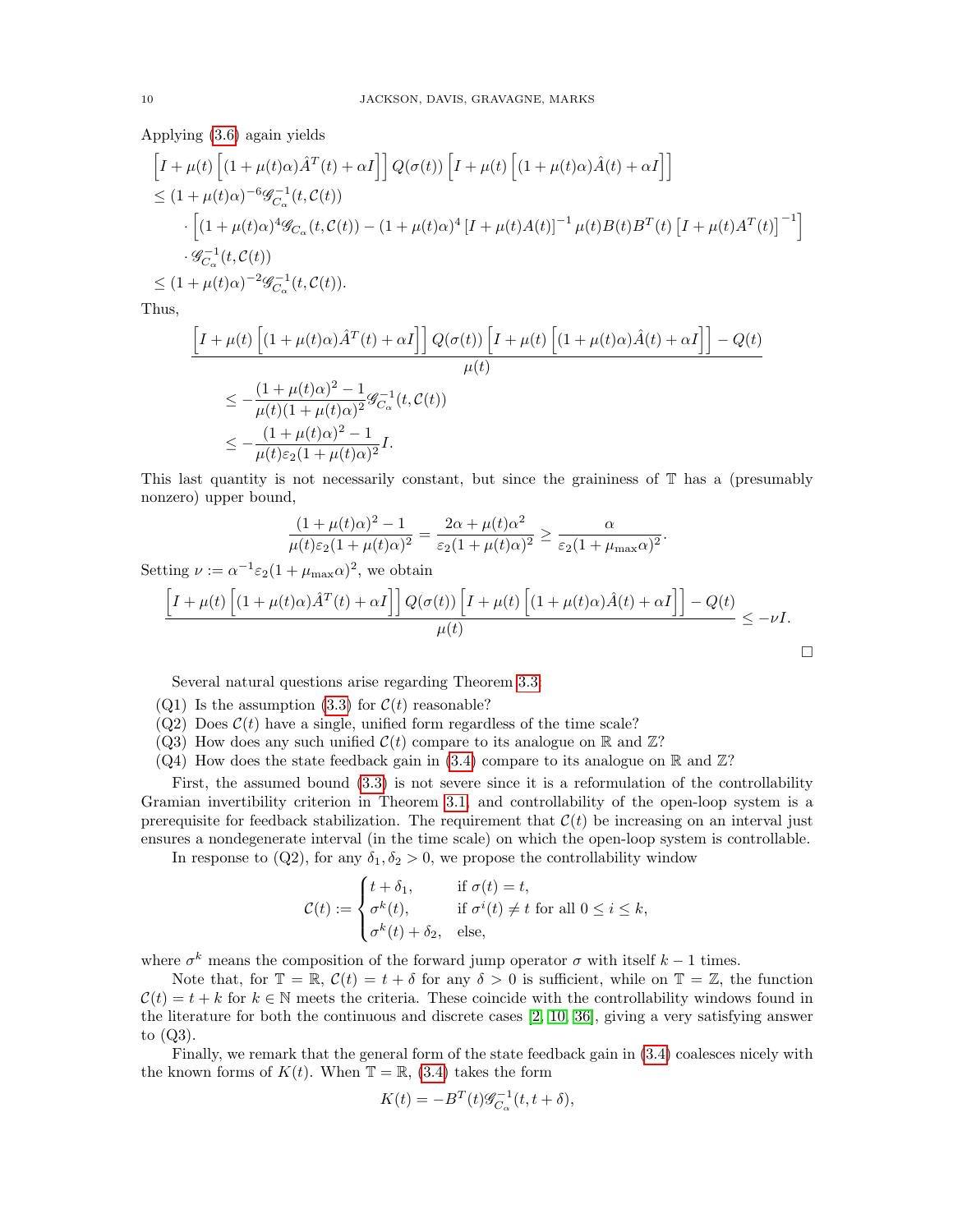<span id="page-10-0"></span>
$$
K(t) = -BT(t)A-T\mathcal{G}_{C_{\alpha}}^{-1}(t, t + k),
$$
\n(3.10)

,

where  $\mathcal{C}(t) = t+k, k \in \mathbb{N}$ . Note that [\(3.10\)](#page-10-0) is a shifted version (again, due to the difference equation formulation rather than recursive formulation of the problem) of the familiar discrete state feedback gain [\[36\]](#page-14-0).

# 4. Experimental Results

Throughout the preceding discussion, it has been assumed that the time scale is known a priori; in other words, that a system's time domain is known before the system dynamics "start" at time time  $t = 0$ . Under this assumption, it is possible to calculate feedback gain  $K(t)$  a priori if the system's state matrices  $A(t)$  and  $B(t)$  are known. Scenarios in which non-standard time scales (not  $\mathbb R$  or  $h\mathbb Z$ ) are useful may come about for different reasons. For example, it may be that a computer controller cannot guarantee consistent hard deadlines (i.e. "real time" response) for communication with sensors and actuators; in this case, a time scale may be scheduled that is more amenable to the other tasks the computer is performing. A similar problem may occur in a networked, or distributed, control system, in which various network traffic activities determine the time scale. In either case, if the time scale is known, or at least known over some finite window into the future, the feedback gain may be computed and applied in advance.

To illustrate the paper's central theorem in hardware, a simple experiment was devised using a DC motor with an intertial mass. A system identification procedure produced approximate  $2^{nd}$ -order state matrices

$$
\hat{A} = \begin{bmatrix} 0 & 1 \\ 0 & -0.15 \end{bmatrix}, \quad \hat{B} = \begin{bmatrix} 0 \\ 13.8 \end{bmatrix}
$$

$$
\frac{d\hat{x}(t)}{dt} = \hat{A}\hat{x}(t) + \hat{B}\hat{u}(t), \quad t \in \mathbb{R},
$$

where state vector  $\hat{x}(t)$  is the motor's angular shaft position (rev) and velocity (rev/s), and  $\hat{u}(t)$  is the input voltage (V). Electrical dynamics were neglected due to the relatively small electrical time constant. The hat notation designates  $\hat{A}$  and  $\hat{B}$  as the state matrices of a dynamical system on  $\mathbb{R}$ . Sample-and-hold discretization to an arbitrary time scale T gives

$$
A(t) = \left[\frac{e^{\hat{A}\mu(t)} - I}{\mu(t)}\right], \qquad B(t) = \left[\sum_{i=1}^{\infty} \frac{(\hat{A}\mu(t))^{i-1}}{i!}\right] \hat{B}, \qquad t \in \mathbb{T}.
$$

Now equation (3.1a) is in force.

To begin, several discrete time scales  $\mathbb T$  were selected and populated with anywhere from  $\ell =$ 20 to 100 points (all of the time scales in these experiments were purely discrete with no continuous intervals). Choosing a window operator  $\mathcal{C}(t) = \sigma^k(t)$  simply amounted to choosing a window sized  $k > 0$ . Some ramifications of this choice are discussed later. Next, using MATLAB,  $K(t)$  was computed over the first  $\ell - k$  points in the time scale.  $K(t)$  and T, along with control law  $u(t) =$  $K(t)x(t) + N(t)r(t)$  where  $N(t) \equiv 1$  and  $r(t) = 2h(t)$  where h denotes a unit step function and  $x(0) \neq 0$  were programmed into a computer running the QNX operating system and outfitted with digital and analog input/output hardware. Internal high-precision timers were employed so that the system would acquire the motor states  $x(t)$ , and apply drive current  $u(t)$ , only at the predetermined points in  $t \in \mathbb{T}$ . The resulting state trajectories therefore illustrate the closed-loop system step response.

Three examples of the closed-loop step response are shown in Figure [2.](#page-11-0) Time scale  $\mathbb{T}_a$  of example (a) was created with widely varying graininess. Graininess  $\mu_a(t)$  occurs in multiples of 10ms, with the first four points exhibiting graininess of 80 or 90ms, and points thereafter exhibiting graininess of 10 or 20ms. This time scale was designed to emulate the timing of a real-time process that is unable to meet hard 10ms deadlines. If a deadline is missed, i.e. the controller cannot respond at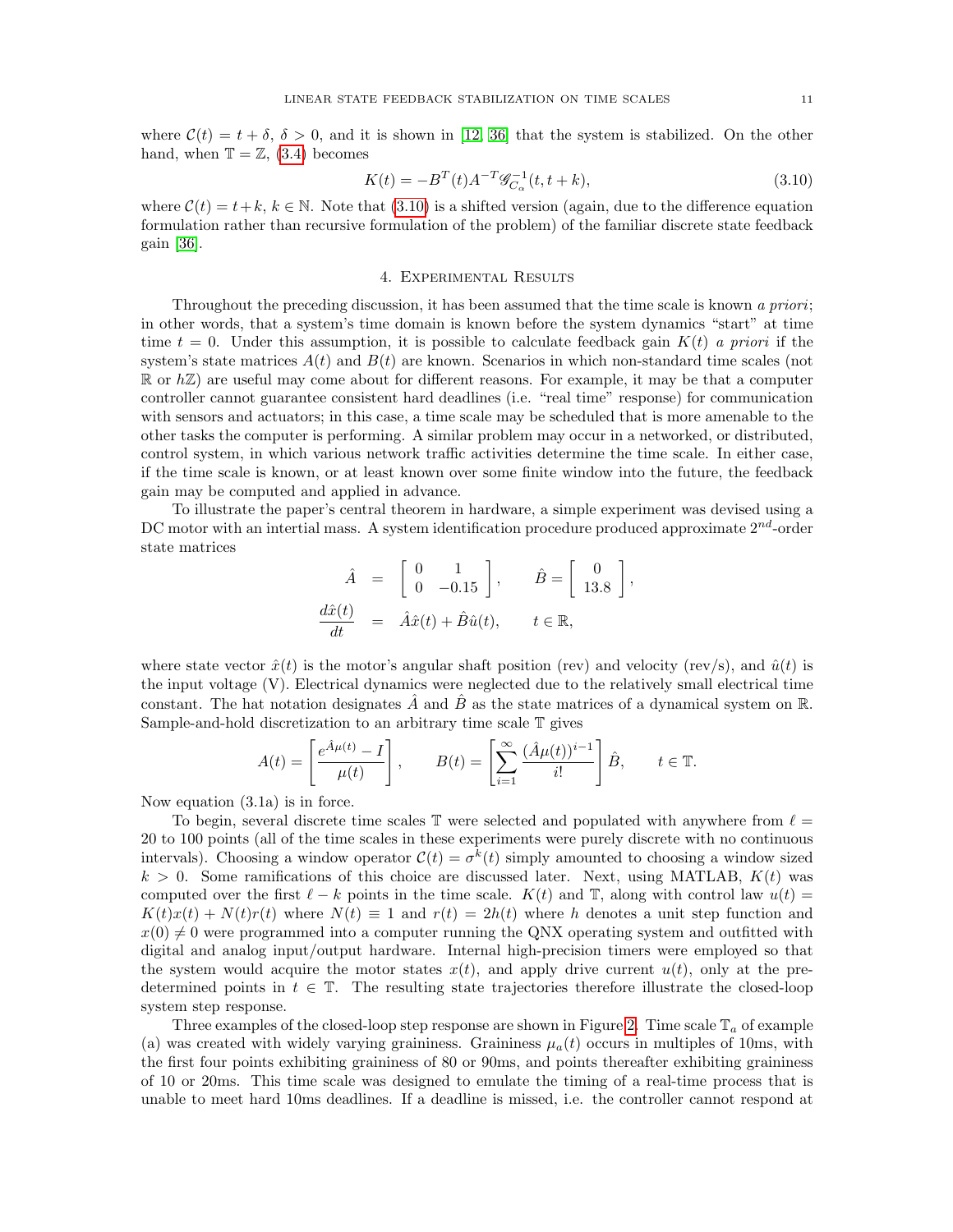

<span id="page-11-0"></span>Figure 2. Step responses for the three cases discussed in the text. Note that the time axis in case (a) has been magnified in order to see the individual points in the time scale.

the next specified  $t \in \mathbb{T}_a$ , the next point in the time scale is scheduled some multiple of 10ms in the future. Time scale  $\mathbb{T}_b$  of example (b) exhibits graininess from a uniformly random distribution between 80 and 150ms. The third example (c) combines two interesting phenomena: a time scale  $\mathbb{T}_c$ of uniformly random distribution, with a very large gap in the middle. Example (c) is particularly interesting because it can be seen that the controller has computed its best estimate (as close as the model allows) of the open-loop constant input current required to move the motor shaft to near-zero error by the end of the gap.

In each example, it was necessary to choose a window size k as well as a constant  $\alpha$  for the computation of  $K(t)$ . The performance impact of different choices is not obvious, and is explored through simulation in Figures [3](#page-12-0) and [4.](#page-12-1) These figures show how step response settling times (the time required for the response to fall within 10% of its final value) are dependent on k and  $\alpha$ , for  $k \in \{2, ..., 25\}$  and  $\alpha \in [0.01, 0.79]$ . Figure [3](#page-12-0) shows that the settling time of example (a) is relatively insensitive to changes in  $\alpha$ , but highly sensitive to changes in window size k. Small windows would seem to produce better performance; however they also induce large magnitudes in the values of  $K$ , which in turn produce large magnitudes in  $u$  that may exceed the physical limitations of the system. Figure [4](#page-12-1) shows the same analysis for example (b); one difference is that now the settling time is somewhat more sensitive to the choice of  $\alpha$ .

These examples illustrate that the full-state, closed-loop feedback  $u(t) = K(t)x(t)$  will indeed stabilize a simple 2nd-order system on a variety of interesting time scales. However, there are still several practical limitations to overcome. First, the actual computation of  $K(t)$  is very complex, and it is doubtful that small embedded control processors could compute  $K(t)$  in real time. Second,  $K(t)$  depends on knowledge of the time scale over some finite future window (defined by the operator  $\mathcal{C}(t)$ ). Thus, K is not strictly causal (although it does not depend on knowledge of the system states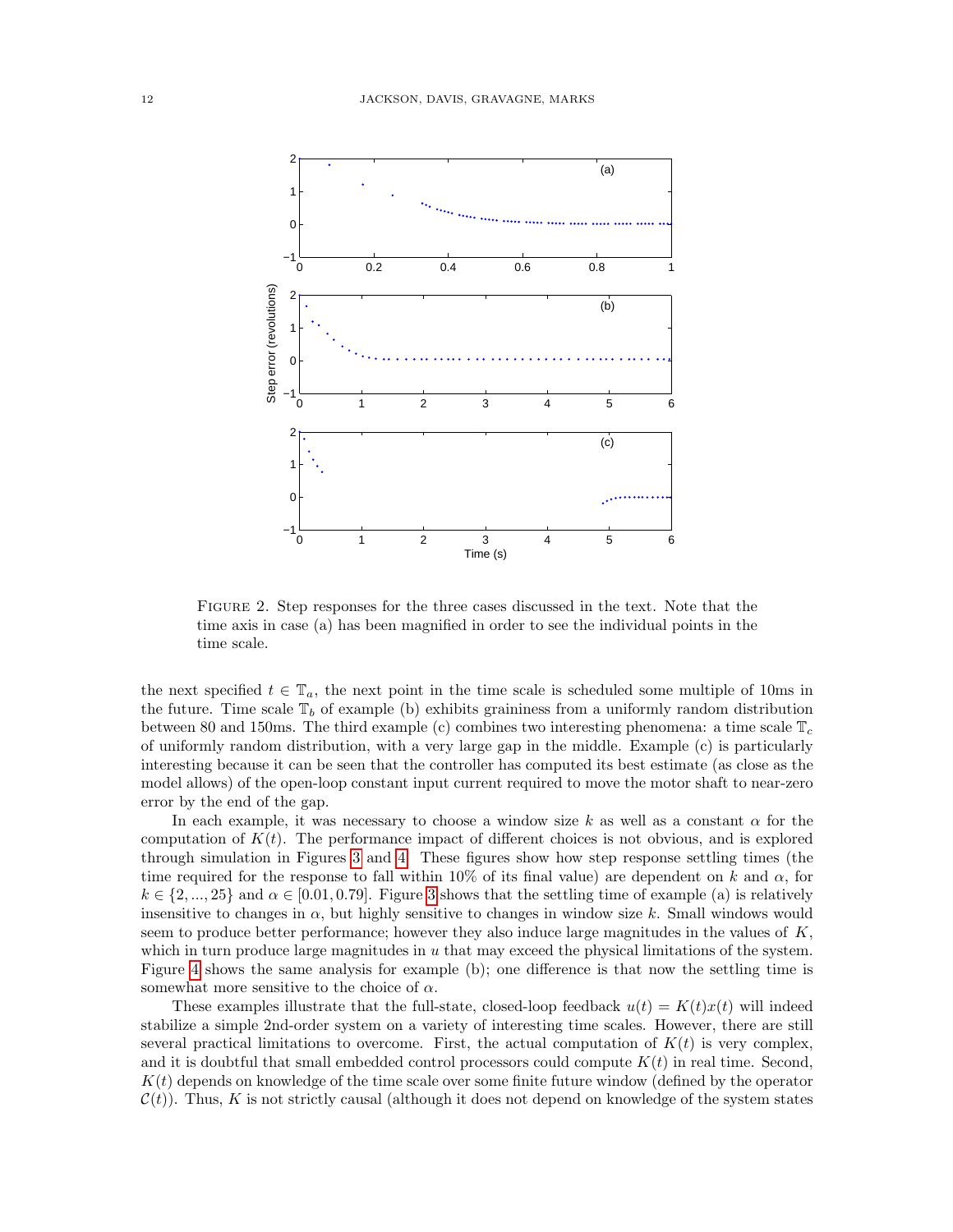

<span id="page-12-0"></span>FIGURE 3. An image plotting parameter  $\alpha$  versus window size k versus settling time for experiment (a). The surface is rough because of the discretization of the time scale.



<span id="page-12-1"></span>FIGURE 4. An image plotting parameter  $\alpha$  versus window size k versus settling time for experiment (b).

in the future). Lastly, K depends on knowledge of the system parameters, which are often not well known. It should be noted, however, that the first and third of these limitations also apply in the "classical" cases (feedback control on R and Z). The second limitation is obviated on R and Z because the time scale is always known a priori.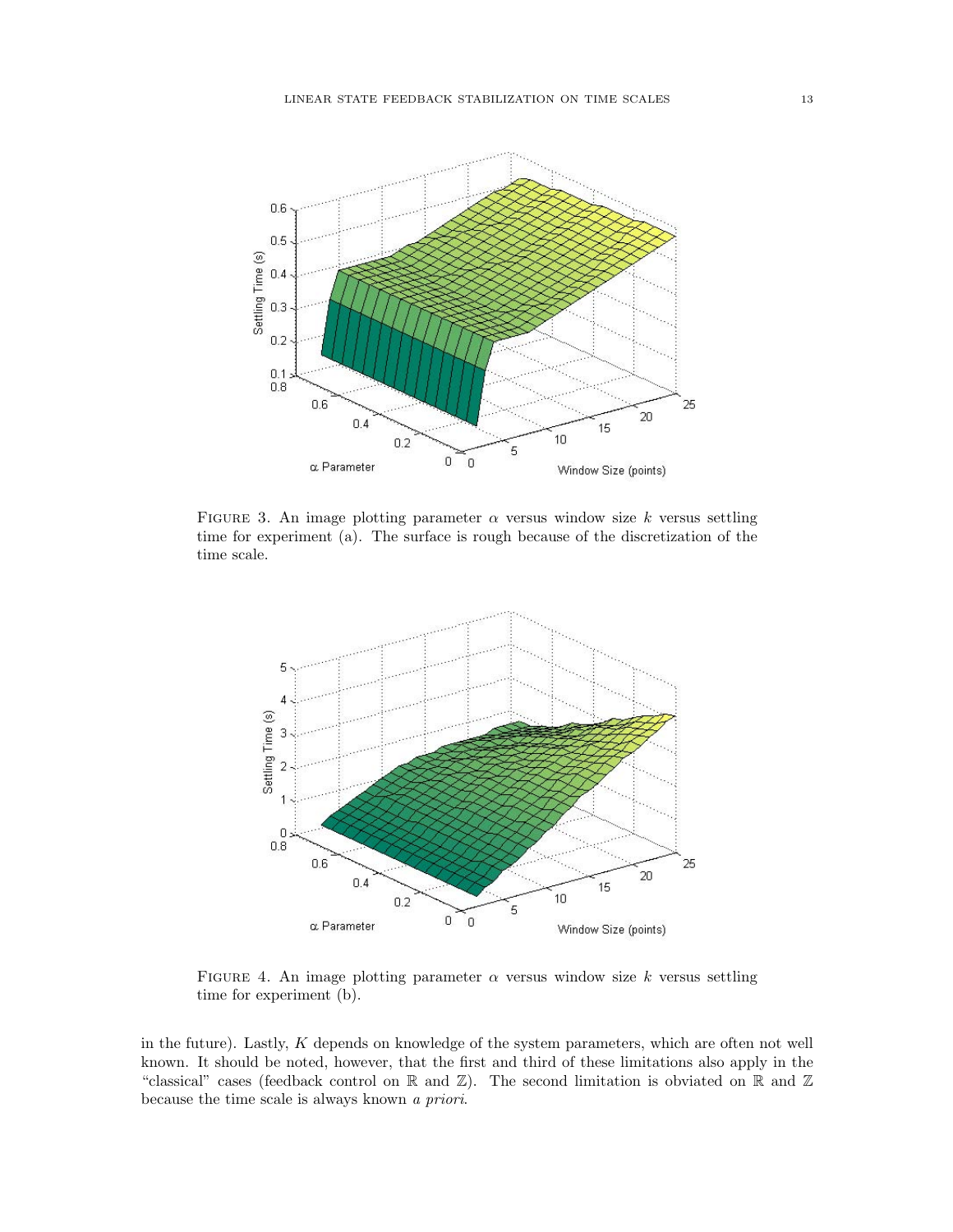#### 14 JACKSON, DAVIS, GRAVAGNE, MARKS

#### **REFERENCES**

- <span id="page-13-24"></span>[1] R. Agarwal, M. Bohner, D. O'Regan, and A. Peterson, Dynamic equations on time scales: a survey, Journal of Computational and Applied Mathematics 141 (2002), 1–26.
- <span id="page-13-0"></span>[2] P.J. Antsaklis and A.N. Michel, *Linear Systems*, Birkhäuser, Boston, 2005.
- <span id="page-13-16"></span>[3] F.M. Atici, D.C. Biles, and A. Lebedinsky, An application of time scales to economics, Math. Comput. Modelling 43 (2006), 718–726.
- <span id="page-13-17"></span>[4] F.M. Atici and F. Uysal, A production-inventory model of HMMS on time scales, Appl. Math. Lett. 21 (2008), 236–243.
- <span id="page-13-15"></span>[5] S. Bhamidi, S.N. Evans, R. Peled, and P. Ralph, Brownian motion on disconnected sets, basic hypergeometric functions, and some continued fractions of Ramanujan, IMS Collections in Probability and Statistics 2 (2008), 42–75.
- <span id="page-13-10"></span>[6] M. Bohner and A.A. Martynyuk, Elements of stability theory of A. M. Liapunov for dynamic equations on time scales, Nonlinear Dyn. Syst. Theory 7 (2007), 225–251.
- <span id="page-13-23"></span>[7] M. Bohner and A. Peterson, Advances in Dynamic Equations on Time Scales, Birkhäuser, Boston, 2003.
- <span id="page-13-22"></span>[8] M. Bohner and A. Peterson, Dynamic Equations on Time Scales: An Introduction with Applications, Birkäuser, Boston, 2001.
- <span id="page-13-25"></span>[9] D. Bowman, "q-Difference Operators, Orthogonal Polynomials, and Symmetric Expansions" in Mem. Amer. Math. Soc. 159 (2002), 1–56.
- <span id="page-13-1"></span>[10] F.M. Callier and C.A. Desoer, Linear System Theory, Springer-Verlag, New York, 1991.
- <span id="page-13-26"></span>[11] R.W. Carroll, Calculus Revisited, Kluwer, Dordrecht, 2002.
- <span id="page-13-32"></span>[12] V.H.L. Cheng, A direct way to stabilize continuous-time and discrete-time linear time-varying systems, IEEE Transactions on Automatic Control 24 (1979), 641–643.
- <span id="page-13-27"></span>[13] P. Cheung and V. Kac, Quantum Calculus, Springer-Verlag, New York, 2002.
- <span id="page-13-8"></span>[14] J.J. DaCunha, Stability for time varying linear dynamic systems on time scales, J. Comput. Appl. Math. 176 (2005), 381–410.
- <span id="page-13-2"></span>[15] J.M. Davis, I.A. Gravagne, B.J. Jackson, and R.J. Marks II, Controllability, observability, realizability, and stability of dynamic linear systems, Electron. J. Differential Equations 2009 (2009), 1–32.
- <span id="page-13-4"></span>[16] J.M. Davis, I.A. Gravagne, B.J. Jackson, R.J. Marks II, and A.A. Ramos, The Laplace transform on time scales revisited, Journal of Mathematical Analysis and Applications 332 (2007), 1291–1306.
- <span id="page-13-5"></span>[17] J.M. Davis, I.A. Gravagne, and R.J. Marks II, Bilateral Laplace transforms on time scales: convergence, convolution, and the characterization of stationary stochastic time series, in press.
- <span id="page-13-6"></span>[18] J.M. Davis, I.A. Gravagne, and R.J. Marks II, Convergence of unilateral Laplace transforms on time scales, in press.
- <span id="page-13-9"></span>[19] J.M. Davis, I.A. Gravagne, R.J. Marks II, and A.A. Ramos, Algebraic and dynamic Lyapunov equations on time scales, submitted.
- <span id="page-13-11"></span>[20] I.A. Gravagne, J.M. Davis, and J.J. DaCunha, A unified approach to high-gain adaptive controllers, submitted. Available: <http://arxiv.org/abs/0901.3873>
- <span id="page-13-12"></span>[21] I.A. Gravagne, J.M. Davis, J.J. DaCunha, and R.J. Marks II, Bandwidth reduction for controller area networks using adaptive sampling, Proc. Int. Conf. Robotics and Automation, New Orleans, LA, April 2004, 5250-5255.
- <span id="page-13-13"></span>[22] I.A. Gravagne, J.M. Davis, and R.J. Marks II, How deterministic must a real-time controller be?. Proceedings of 2005 IEEE/RSJ International Conference on Intelligent Robots and Systems, Alberta, Canada. Aug. 2–6, 2005, 3856–3861.
- <span id="page-13-28"></span>[23] G. Guseinov, Integration on time scales, Journal of Mathematical Analysis and Applications 285 (2003), 107–127.
- <span id="page-13-20"></span>[24] S. Hilger, Analysis on measure chains—a unified approach to continuous and discrete calculus, Results Math. 18 (1990), 18–56.
- <span id="page-13-19"></span>[25] S. Hilger, Ein Maßkettenkalkül mit Anwendung auf Zentrumsmannigfaltigkeiten, Ph.D. thesis, Universität Würzburg, 1988.
- <span id="page-13-29"></span>[26] J. Hoffacker and B.J. Jackson, Stability results for higher dimensional equations on time scales, preprint.
- <span id="page-13-30"></span>[27] J. Hoffacker and B.J. Jackson, A time scale model of interacting transgenic and wild mosquito populations, preprint.
- <span id="page-13-3"></span>[28] B.J. Jackson, A General Linear Systems Theory on Time Scales: Transforms, Stability, and Control, Ph.D. thesis, Baylor University, 2007.
- <span id="page-13-18"></span>[29] T. Kaczorek, Stabilization of singular 2-D continuous-discrete systems by state-feedback controllers, IEEE Trans. Automat. Control 41 (1996), 1007–1009.
- <span id="page-13-31"></span>[30] A.-L. Liu, Boundedness and exponential stability of solutions to dynamic equations on time scales, *Electron. J.* Differential Equations  $2007$  (2007), 1-14.
- <span id="page-13-7"></span>[31] R.J. Marks II, I.A. Gravagne, and J.M. Davis, A generalized Fourier transform and convolution on time scales, Journal of Mathematical Analysis and Applications 340 (2008), 901–919.
- <span id="page-13-14"></span>[32] R.J. Marks II, I.A. Gravagne, J.M. Davis, and J.J. DaCunha, Nonregressivity in switched linear circuits and mechanical systems, Mathematical and Computer Modelling 43 (2006), 1383-1392.
- <span id="page-13-21"></span>[33] A.N. Michel, L. Hou, and D. Liu, Stability of Dynamical Systems: Continuous, Discontinuous, and Discrete Systems, Birkhäuser, Boston, 2008.